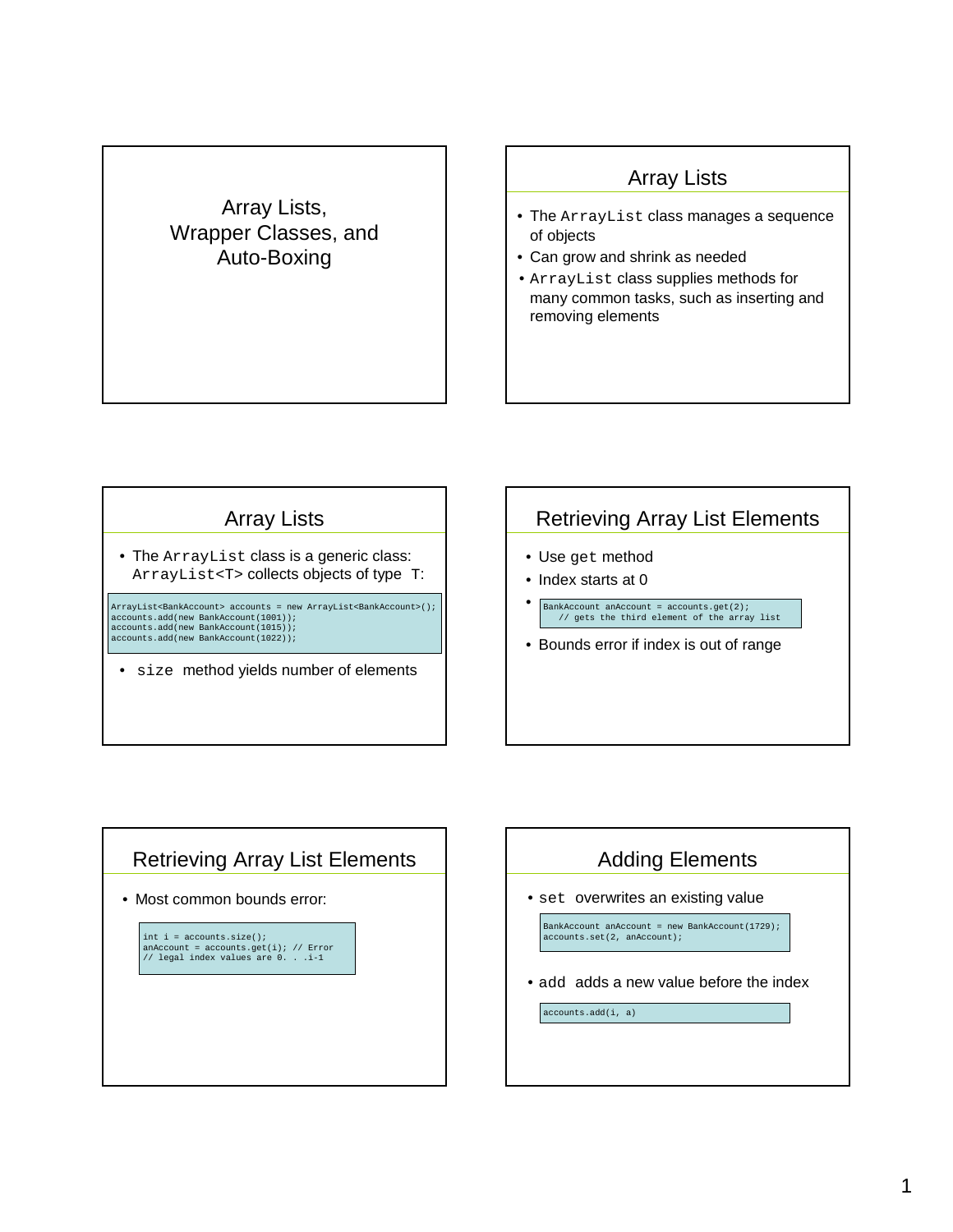





| File: ArrayListTester.java                             |           |
|--------------------------------------------------------|-----------|
| 01: import java.util.ArrayList;                        |           |
| 02:                                                    |           |
| $03:7**$                                               |           |
| This program tests the ArrayList class.<br>04:         |           |
| $05: *7$                                               |           |
| 06: public class ArrayListTester<br>$07:$ {            |           |
| 08:<br>public static void main(String[] args)          |           |
| 09:                                                    |           |
| ArrayList <bankaccount> accounts<br/>10:</bankaccount> |           |
| 11.1<br>= new ArrayList <bankaccount>();</bankaccount> |           |
| accounts.add(new BankAccount(1001));<br>12:            |           |
| 13:<br>accounts.add(new BankAccount(1015));            |           |
| 14.<br>accounts.add(new BankAccount(1729));            |           |
| 15.5<br>accounts.add(1, new BankAccount(1008));        |           |
| 16:<br>accounts.remove(0);                             | Continued |



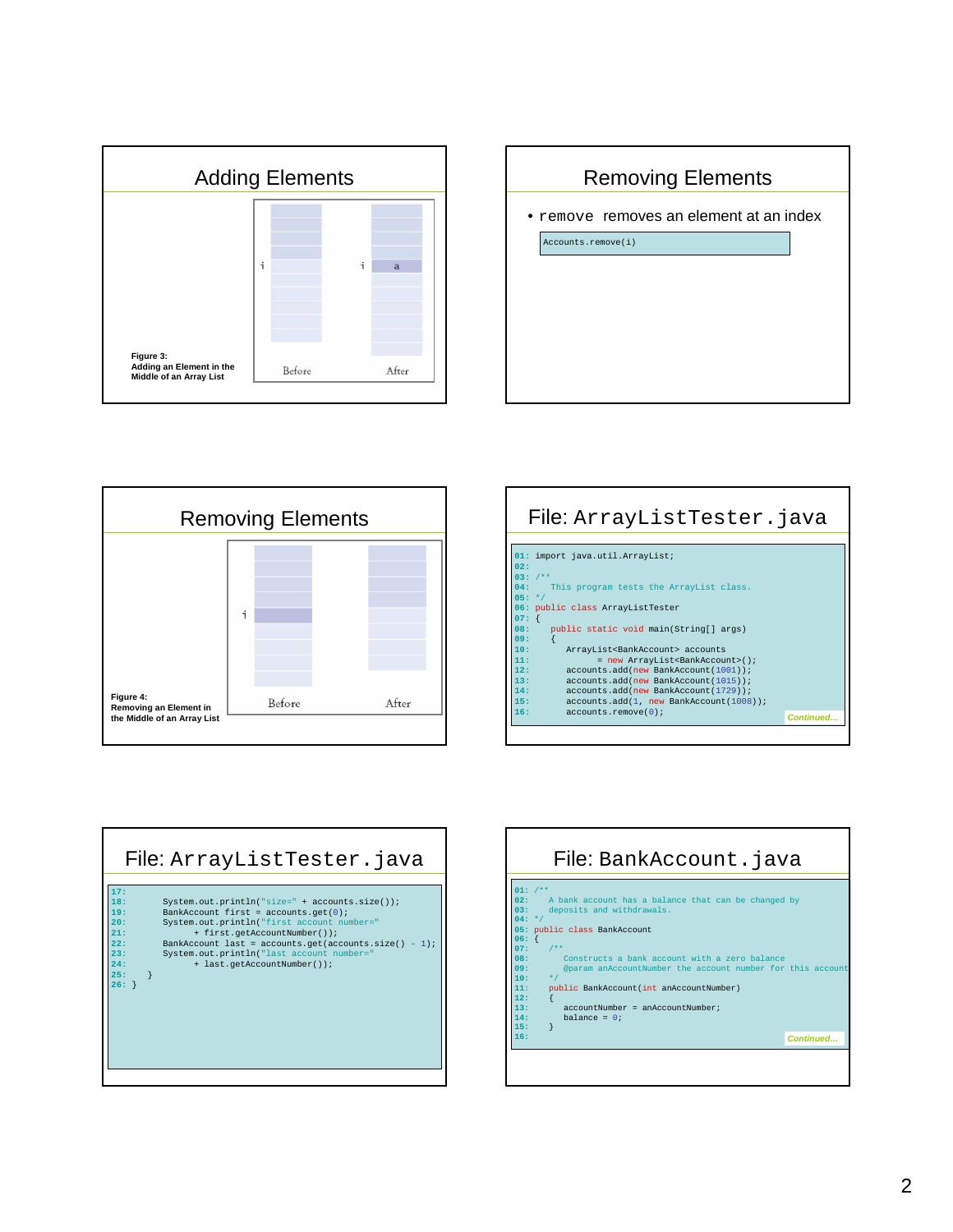









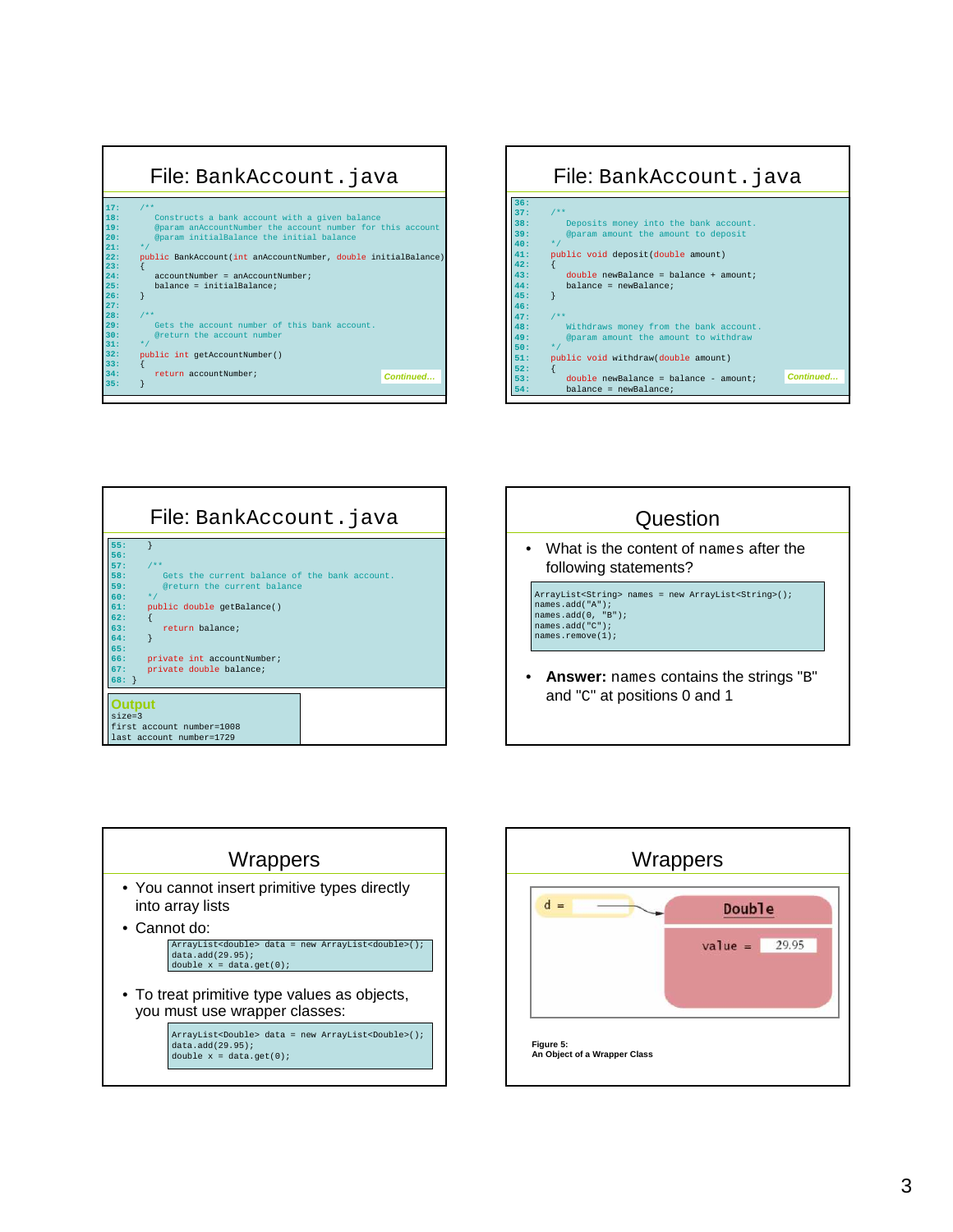|                                           | Wrappers              |                      |  |
|-------------------------------------------|-----------------------|----------------------|--|
| • There are wrapper classes for all eight |                       |                      |  |
| primitive types                           | <b>Primitive Type</b> | <b>Wrapper Class</b> |  |
|                                           | byte                  | Byte                 |  |
|                                           | boolean               | <b>Boolean</b>       |  |
|                                           | char                  | Character            |  |
|                                           | double                | Double               |  |
|                                           | float                 | Float                |  |
|                                           | int                   | Integer              |  |
|                                           | long                  | Long                 |  |
|                                           | short                 | Short                |  |
|                                           |                       |                      |  |



## Auto-boxing • Auto-boxing even works inside arithmetic expressions Double  $e = d + 1$ ;

#### Means:

- auto-unbox d into a double
- $-$  add 1
- auto-box the result into a new Double
- store a reference to the newly created wrapper object in e

#### Self Check

- 5. What is the difference between the types double and Double?
- 6. Suppose data is an ArrayList<Double> of size > 0. How do you increment the element with index 0?

#### Answers

- 5. double is one of the eight primitive types. Double is a class type.
- 6. data.set(0, data.get(0) +  $1$ );

#### The Generalized for Loop

• Traverses all elements of a collection:

#### double[] data =  $\ldots$  .; double sum = 0; // You should read this loop as "for each e in data"

for (double e : data) {

 $sum = sum + ei$ }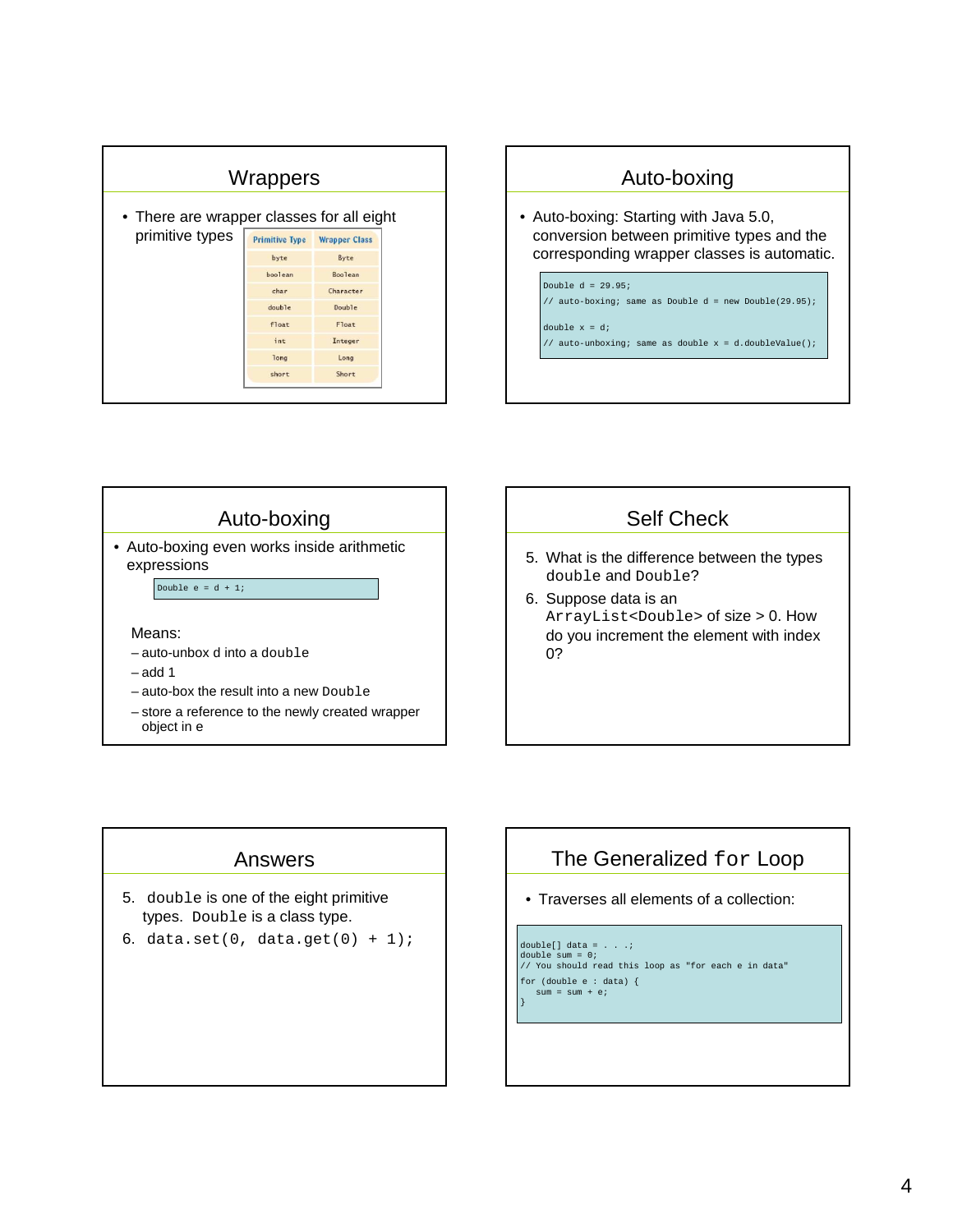### The Generalized for Loop

• Traditional alternative:

}

{

}

double[] data = . . .; double sum = 0; for (int i = 0; i < data.length; i++) { double e = data[i];  $sum = sum + ei$ 

#### The Generalized for Loop

• Works for ArrayLists too:

ArrayList<BankAccount> accounts = . . . ; double sum = 0; for (BankAccount a : accounts) {

sum = sum + a.getBalance();

}

## The Generalized for Loop

• Equivalent to the following ordinary for loop:

double sum = 0; for (int i = 0; i < accounts.size(); i++) BankAccount  $a =$  accounts.get(i);

sum = sum + a.getBalance();

# Syntax 8.3: The "for each" Loop **for (Type variable : collection) statement Example: for (double e : data) sum = sum + e; Purpose: To execute a loop for each element in the collection. In each iteration, the variable is assigned the next element of the collection. Then the statement is executed.**

#### Self Check

- 7. Write a "for each" loop that prints all elements in the array data
- 8. Why is the "for each" loop not an appropriate shortcut for the following ordinary for loop?

for (int i = 0; i < data.length; i++) data[i] = i \* i;

# Answers 7. **for (double x : data) System.out.println(x);**8. The loop writes a value into data[i]. The "for each" loop does not have the index variable i.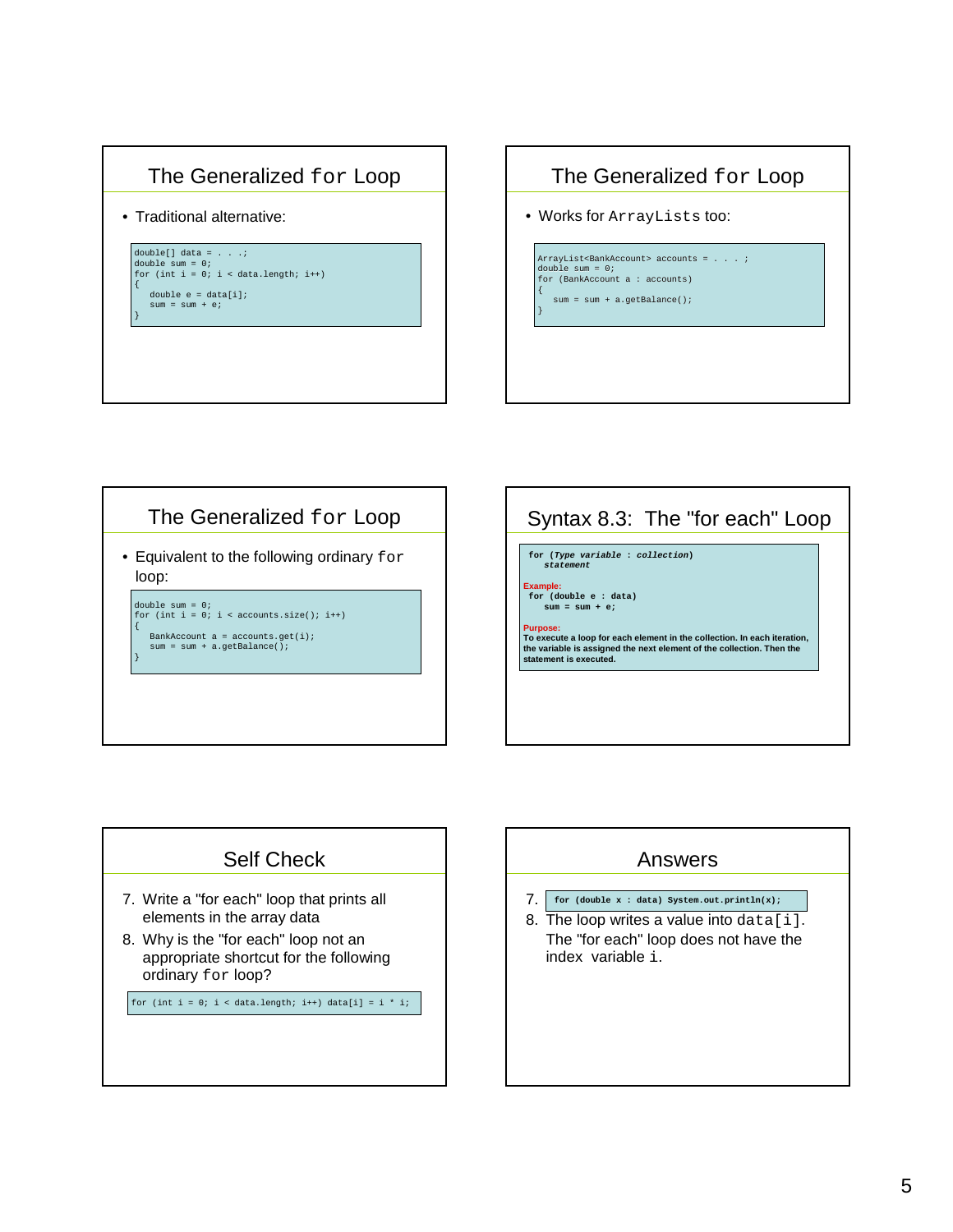

#### Simple Array Algorithms: Finding a Value • Check all elements until you have found a match. public class Bank { public BankAccount find(int accountNumber) { for (BankAccount a : accounts) { if (a.getAccountNumber() == accountNumber) // Found a match return a; } return null; // No match in the entire array list }

#### Simple Array Algorithms: Finding the Maximum or Minimum

- Initialize a candidate with the starting element
- Compare candidate with remaining elements
- Update it if you find a larger or smaller value

#### Simple Array Algorithms: Finding the Maximum or Minimum

• Example:

. . . }

> BankAccount largestYet = accounts.get(0); for (int i = 1; i < accounts.size(); i++) { BankAccount a = accounts.get(i); if (a.getBalance() > largestYet.getBalance()) largestYet = a; } return largestYet;

Simple Array Algorithms: Finding the Maximum or Minimum

- Works only if there is at least one element in the array list
- If list is empty, return null

if (accounts.size() == 0) return null; BankAccount largestYet = accounts.get(0); . . .

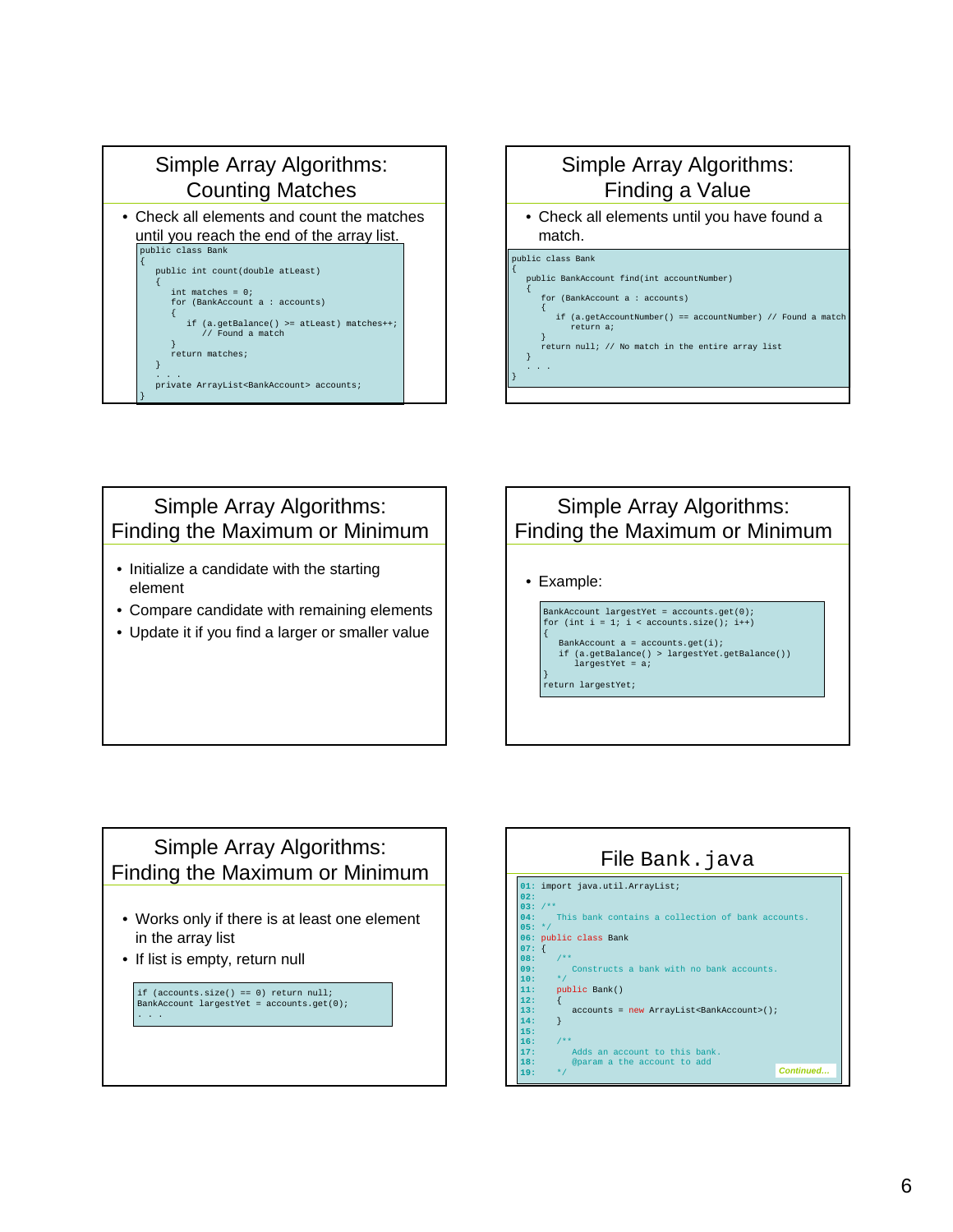|     | File Bank. java                                            |
|-----|------------------------------------------------------------|
| 20: | public void addAccount (BankAccount a)                     |
| 21: |                                                            |
| 22: | accounts.add(a)                                            |
| 23: |                                                            |
| 24: |                                                            |
| 25: | $7$ **                                                     |
| 26: | Gets the sum of the balances of all accounts in this bank. |
| 27: | @return the sum of the balances                            |
| 28: | $\star$ /                                                  |
| 29: | public double getTotalBalance()                            |
| 30: |                                                            |
| 31: | double total = $0$ ;                                       |
| 32: | for (BankAccount a : accounts)                             |
| 33: |                                                            |
| 34: | $total = total + a.getBalance()$                           |
| 35: |                                                            |
| 36: | return total;                                              |
| 37: | Continued                                                  |
| 38: |                                                            |
|     |                                                            |